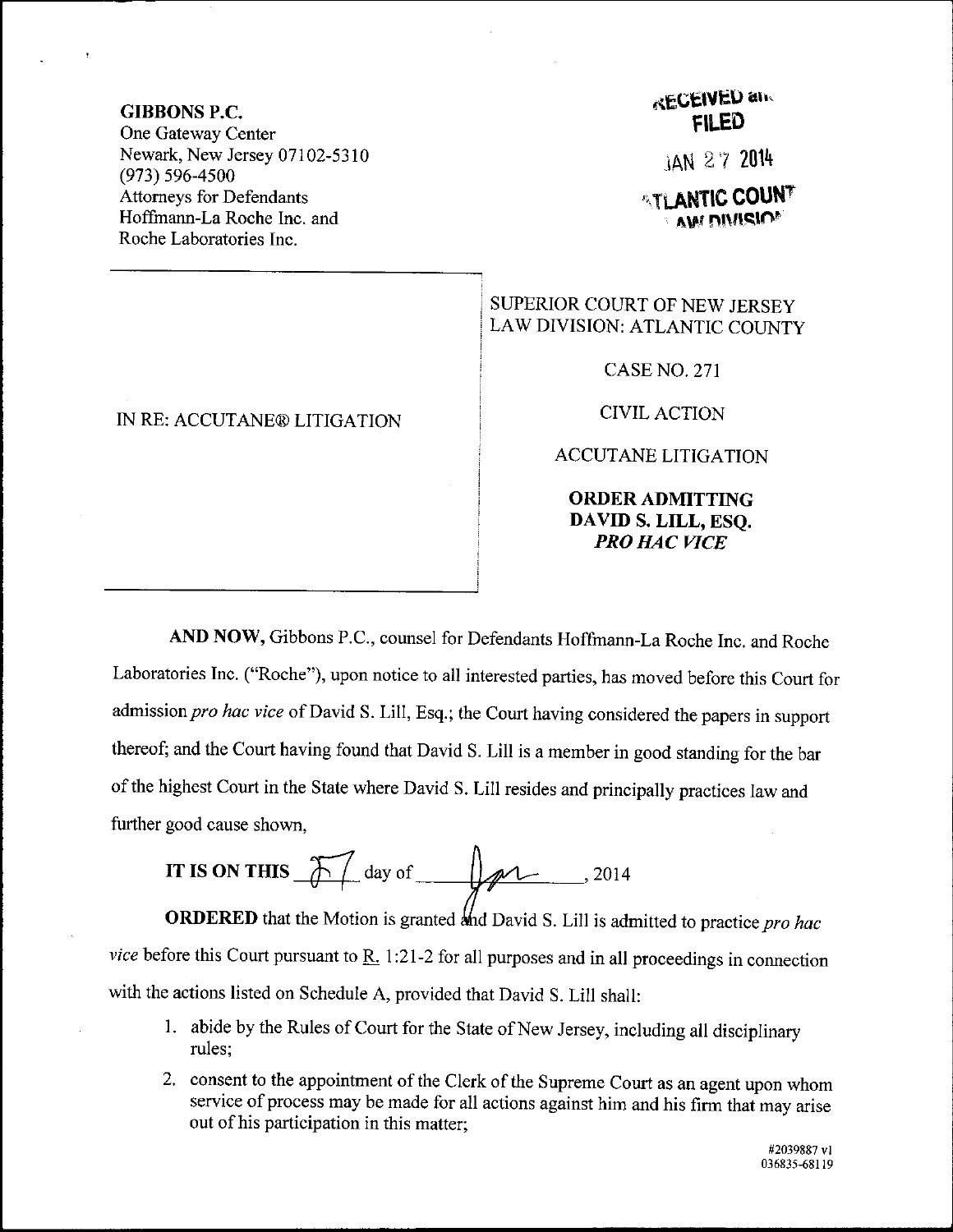- 3. notify the Court immediately of any matter affecting his standing before this Court; and
- 4. have all pleadings and other papers filed in the Court signed by an attorney-at-law of this Court employed by the firm of Gibbons P.C., who shall be responsible for the conduct of David S. Lill; and it is further

ORDERED that David S. Lill shall make payment of fees as provided in the New Jersey

Rules of Court,  $R_1$  1:28-1(b), 1:28-2 and 1:28B-1(e), within thirty (30) days of the date of this

Order; and it is further

ORDERED that the clerk of this court shall forward a copy of this order to the

Treasurer of the New Jersey Fund for Client Protection; and it is further

ORDERED that copies of this Order shall be served by attorneys for Roche upon all

counsel of record within seven (7) days of the receipt thereof.

 $L\mu$ Honorable Carol E

[ ] Opposed Unopposed